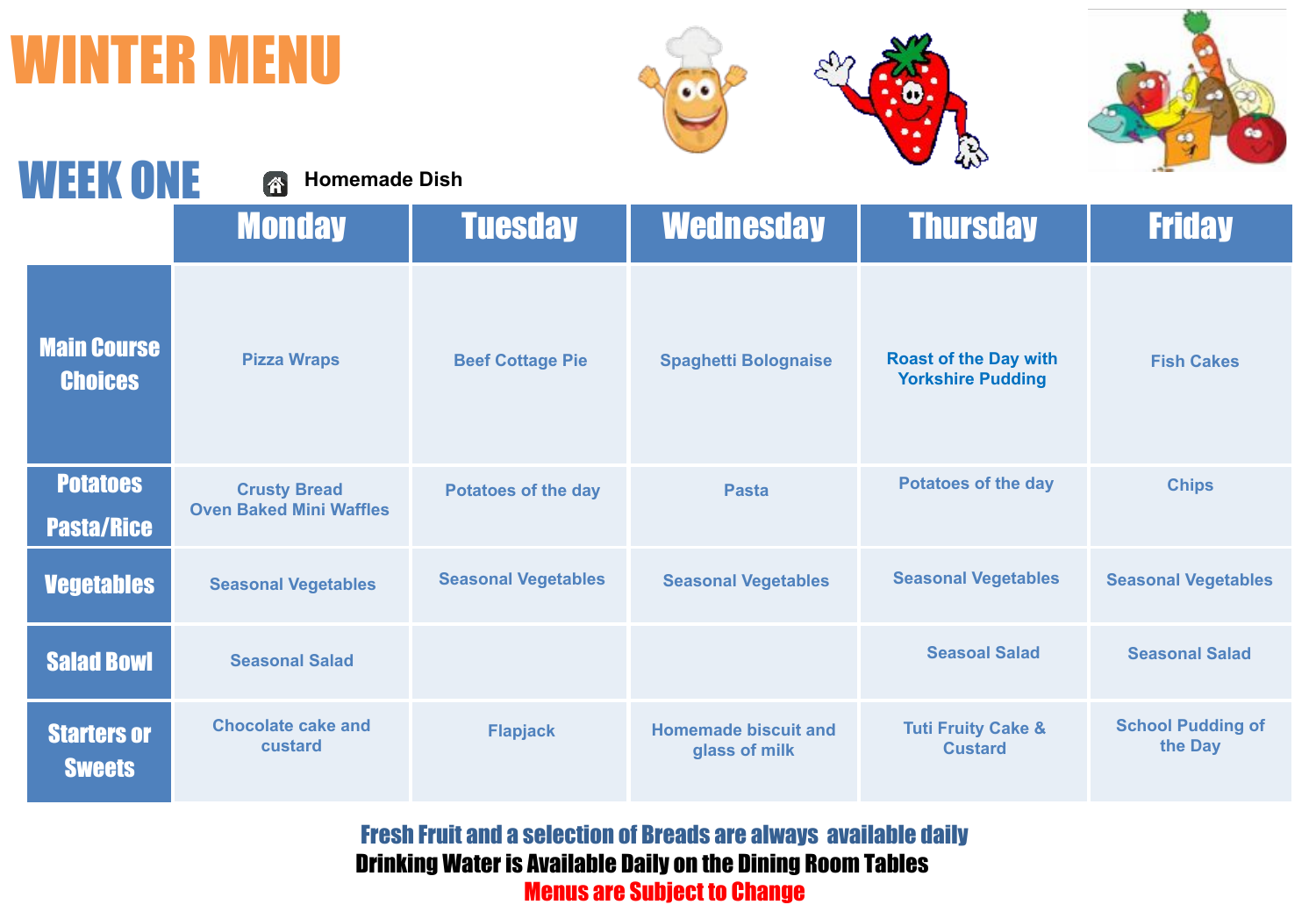## WINTER MENU







## EK TWO

**Homemade Dish**

|                                        | <b>Monday</b>                                                | <b>Tuesday</b>                  | <b>Wednesday</b>                                                          | <b>Thursday</b>                                          | <b>Friday</b>                              |
|----------------------------------------|--------------------------------------------------------------|---------------------------------|---------------------------------------------------------------------------|----------------------------------------------------------|--------------------------------------------|
| <b>Main Course</b><br><b>Choices</b>   | <b>Fish Fingers</b>                                          | Sausage in a Bun                | <b>Mince &amp; Dumpling</b>                                               | <b>Roast of the Day with</b><br><b>Yorkshire Pudding</b> | <b>Homemade Pizza</b>                      |
| <b>Potatoes</b><br><b>Pasta / Rice</b> | <b>Jacket Potato Wedges</b><br><b>Crusty Bread</b>           | <b>Potatoes of the day</b>      | <b>Potatoes of the day</b><br><b>Crusty Bread</b>                         | <b>Potatoes of the day</b>                               | <b>Chips</b>                               |
| <b>Vegetables</b>                      | <b>Seasonal Vegetables</b>                                   | <b>Seasonal Vegetables</b>      | <b>Seasonal Vegetables</b>                                                | <b>Seasonal Vegetables</b>                               | <b>Seasonal Vegetables</b>                 |
| <b>Salad Bar</b>                       | <b>Seasonal</b><br><b>Salad</b>                              | <b>Seasonal</b><br><b>Salad</b> |                                                                           |                                                          | <b>Seasonal</b><br><b>Salad</b>            |
| <b>Starters or</b><br><b>Sweets</b>    | <b>Fruity Muffin with a</b><br><b>Glass of Milk or Juice</b> | <b>Fruity Rice Pudding</b>      | <b>Chocolate and</b><br><b>Pear Sponge with</b><br><b>Chocolate Sauce</b> | <b>Assorted Cup Cakes</b>                                | <b>School Pudding of the</b><br><b>Day</b> |

Fresh Fruit and a selection of Breads are always available daily Drinking Water is Available Daily on the Dining Room Tables Menus are Subject to Change